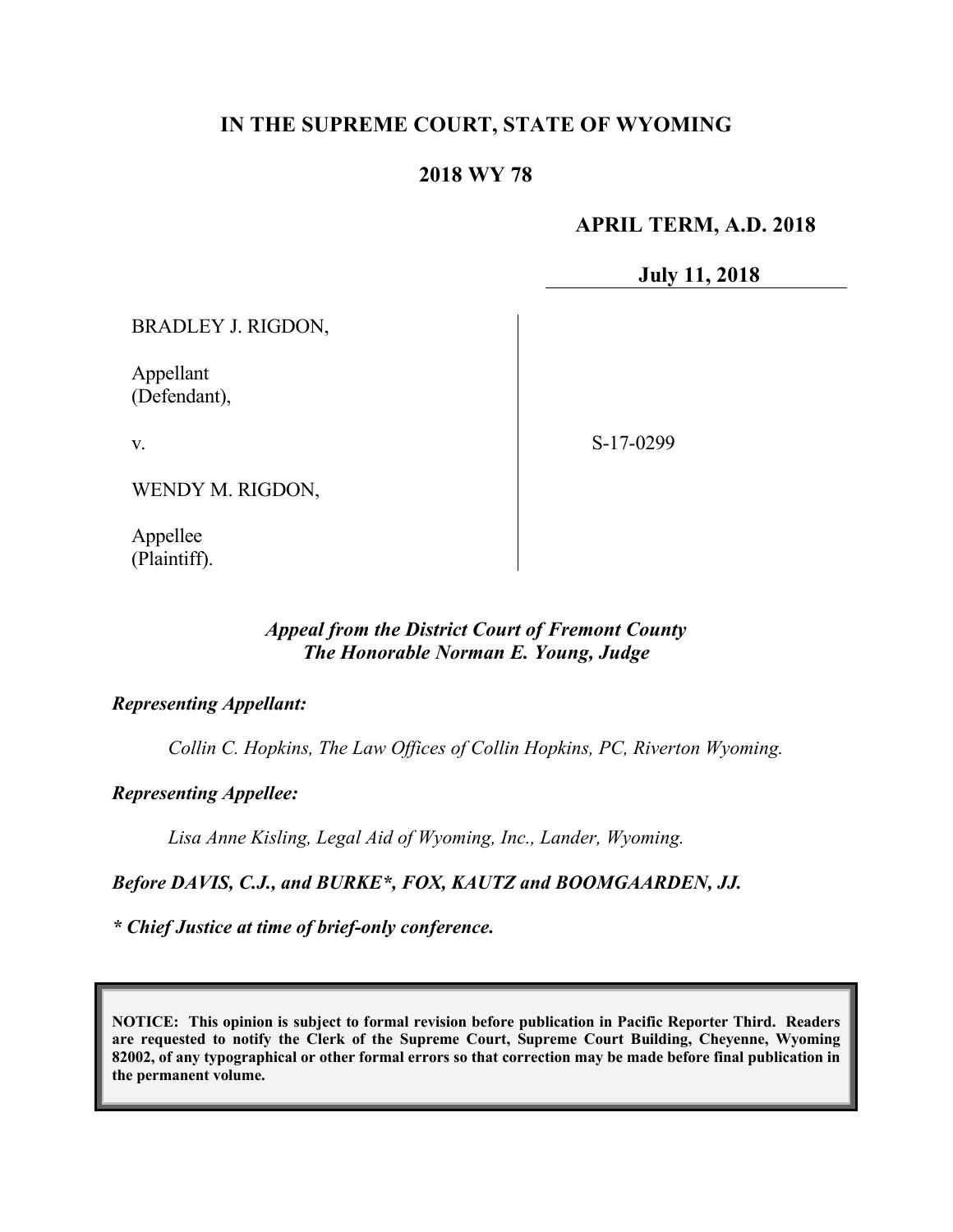#### **BURKE, Justice.**

[¶1] Appellant, Bradley J. Rigdon, challenges the district court's order holding him in contempt for failing to comply with the parties' divorce decree. We affirm.

### *ISSUES*

[¶2] Mr. Rigdon presents two issues, which we rephrase:

1. Was Ms. Rigdon's contempt claim against Mr. Rigdon barred by *res judicata*?

2. Did the district court abuse its discretion by finding Mr. Rigdon in contempt for failing to comply with the divorce decree?

### *FACTS*

[¶3] Ms. Rigdon filed for a divorce from Mr. Rigdon on December 7, 2015. Along with the filing of the complaint, Ms. Rigdon sought and obtained a temporary restraining order enjoining the parties from disposing of any property of the parties during the pendency of the divorce proceedings. Trial was held on April 3, 2017. Ms. Rigdon appeared personally, represented by counsel, and she was the only witness. Mr. Rigdon did not appear, but was represented by counsel, who cross-examined Ms. Rigdon. The district court took the matter under advisement and subsequently entered the "Decree of Divorce" on May 12, 2017. In the decree, Mr. Rigdon was ordered to pay monthly child support, to reimburse Ms. Rigdon for a tax debt, and to transfer to Ms. Rigdon a "silver coin collection" and "all of the investment gold and/or silver" in his possession. Mr. Rigdon filed a notice of appeal challenging the property distribution, but later withdrew his appeal.

[¶4] On June 12, 2017, Ms. Rigdon filed a "Motion for an Order to Show Cause," seeking an order requiring Mr. Rigdon to show cause why he should not be held in contempt for violating the divorce decree by failing to pay child support, pay the tax reimbursement, and transfer the gold and silver. Mr. Rigdon responded by filing an answer, in which he asserted that he was current on his child support payments, but his payments were not properly credited because he paid Ms. Rigdon directly rather than through the State's child support system. He further asserted that he was "trying to gather the money" to pay the tax reimbursement, and denied that his lack of payment was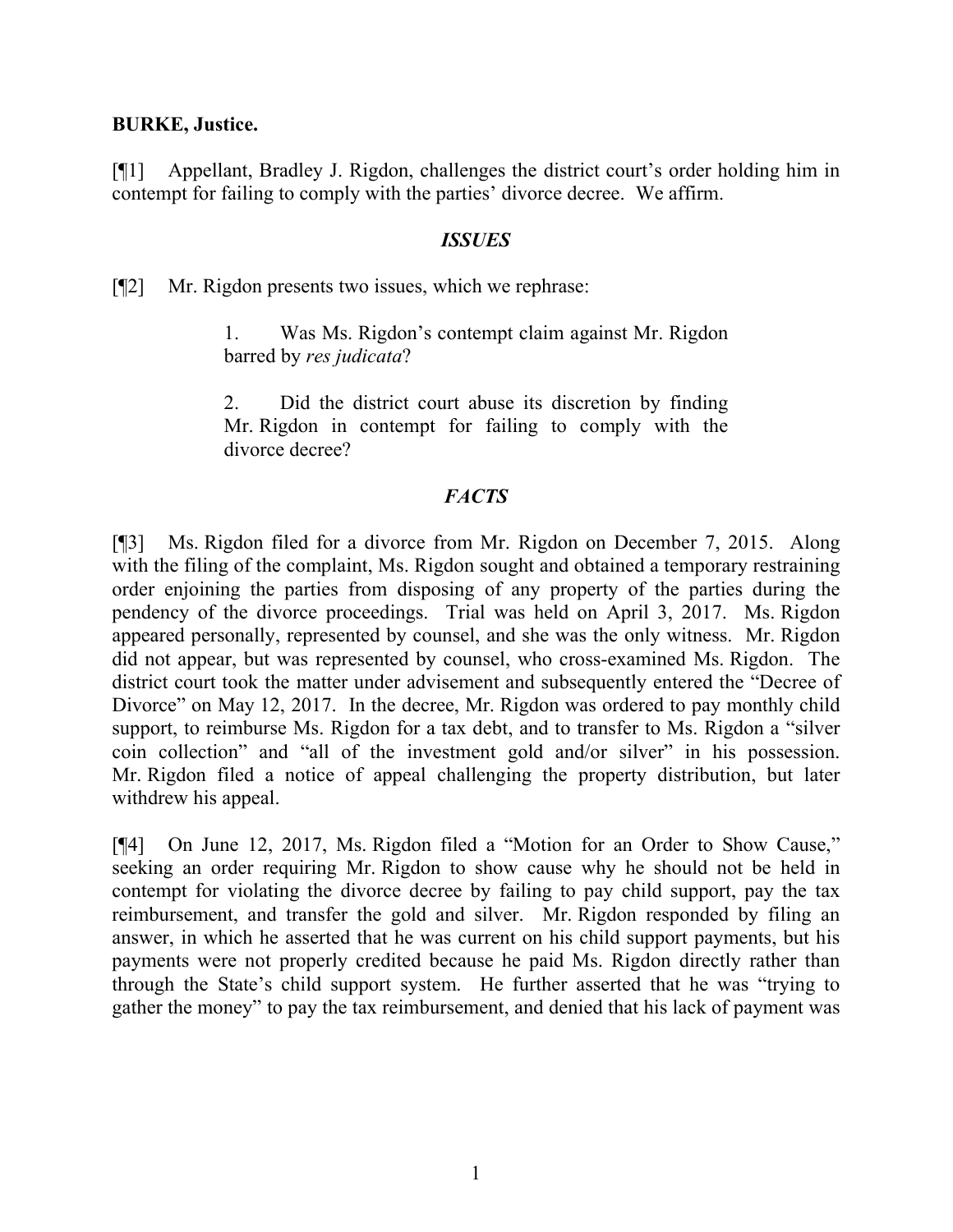willful. He also asserted that the "silver has been delivered. There is no gold."<sup>1</sup> Two days prior to the hearing, Mr. Rigdon filed an "Admission of Nonpayment, Acceptance of Finding of Contempt, Motion for Opportunity to Purge Contempt Finding and Motion to Vacate Hearing." In this pleading, he admitted he was "technically in contempt" for being behind on child support payments and failing to pay the tax reimbursement. He claimed that he had returned the silver to Ms. Rigdon and, once again asserted that "there never was any gold." On that same day, he also filed an affidavit stating that "there is no gold." There was no certificate of service attached to the affidavit. In his admission, Mr. Rigdon sought a continuance of the scheduled hearing and an opportunity to purge any finding of contempt.

[¶5] Mr. Rigdon's efforts to delay the hearing were unsuccessful and the matter proceeded to hearing. Again, Mr. Rigdon did not appear, but was represented by counsel. Ms. Rigdon was the only witness.

[¶6] Following the hearing, the district court entered a "Judgment and Order Finding Defendant in Contempt of Court." It found Mr. Rigdon in contempt for failing to pay child support, failing to pay the tax reimbursement, and "failing to turn over any and all investment gold and/or silver." The district court also provided Mr. Rigdon the opportunity to purge himself of contempt by paying the arrearage in child support and the tax reimbursement by September 11, 2017. The court ordered Mr. Rigdon to turn over the investment gold and silver to Ms. Rigdon within ten days. "In lieu thereof," the court ordered, "[Mr. Rigdon] shall personally appear before this Court on or before September 11, 2017, to answer questions under oath as it pertains to the gold and silver in the form of a debtor's exam."

[¶7] Instead, Mr. Rigdon filed this appeal. He does not dispute the district court's decision finding him in contempt for failing to pay child support and the tax reimbursement. He challenges only the finding of contempt for failing to turn over the gold and silver.

## *DISCUSSION*

[¶8] As a preliminary matter, we must comment upon the state of the record before us. Mr. Rigdon has not provided a transcript of the contempt hearing. He attempted to procure a statement of the evidence pursuant to W.R.A.P. 3.03, but the district court did not approve his proposed statement, stating in part:

 $1$  There appears to be no dispute that Mr. Rigdon transferred the silver coins to Ms. Rigdon. The silver coins are not at issue in this appeal.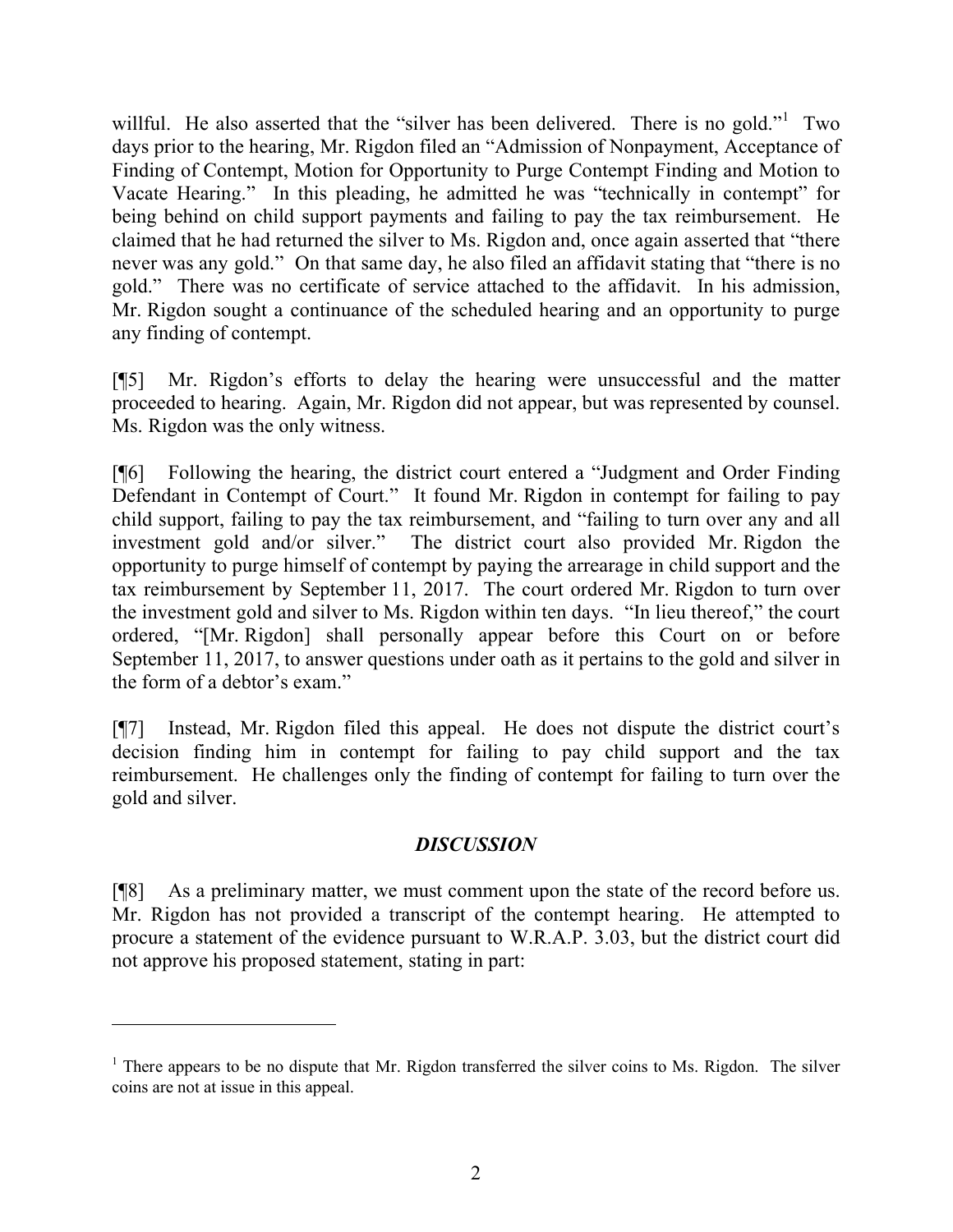[T]he document contains background information not presented at the hearing held August 18, 2017.

As such, the Court can neither accept nor reject the Statement of Evidence and Proceedings. The Court has a very limited recollection of the evidence and complete testimony. Mr. Rigdon did not appear and did not testify at the August 18, 2017, hearing. The only evidence presented was [through the] testimony of [Ms.] Rigdon. It was the Court's conclusion at the end of the hearing that Mr. Rigdon had knowledge of his obligation under the Divorce Decree, that he had the ability to comply with the Divorce Decree but did not.

When a trial court can neither accept nor reject a proposed statement of the evidence, it amounts to a rejection, because "a statement becomes part of the record only to the extent that it is settled and approved by the court." *Feaster v. Feaster*, 721 P.2d 1095, 1097 (Wyo. 1986). Mr. Rigdon does not challenge the district court's ruling in this appeal.

[¶9] Although there is no transcript of the contempt hearing and no approved statement of the evidence, Mr. Rigdon, in his brief, references testimony as if he had provided a record of it. For example, he states in his brief:

> Plaintiff then, at the hearing granted by her Motion for Order to Show Cause, attempted to testify as to the quantity of the gold and silver that she believed the parties had during their marriage, and as to the amount the gold and silver might be worth. (ROA, pp. 137-138).

> Counsel for Defendant objected but Plaintiff was allowed to answer the questions.

> On cross-examination, Plaintiff admitted she did not know if Defendant had any gold or silver in his possession at the time she filed for divorce or thereafter.

The only record cite that Mr. Rigdon provides for this factual recitation is the affidavit he filed two days prior to the hearing. For obvious reasons, the affidavit could not, and does not, contain any reference to testimony from a hearing that had yet to take place. Additionally, it does not appear that the affidavit was served on Ms. Rigdon's counsel prior to trial, and there is no indication in the record that the affidavit was received into evidence at the hearing or considered by the district court.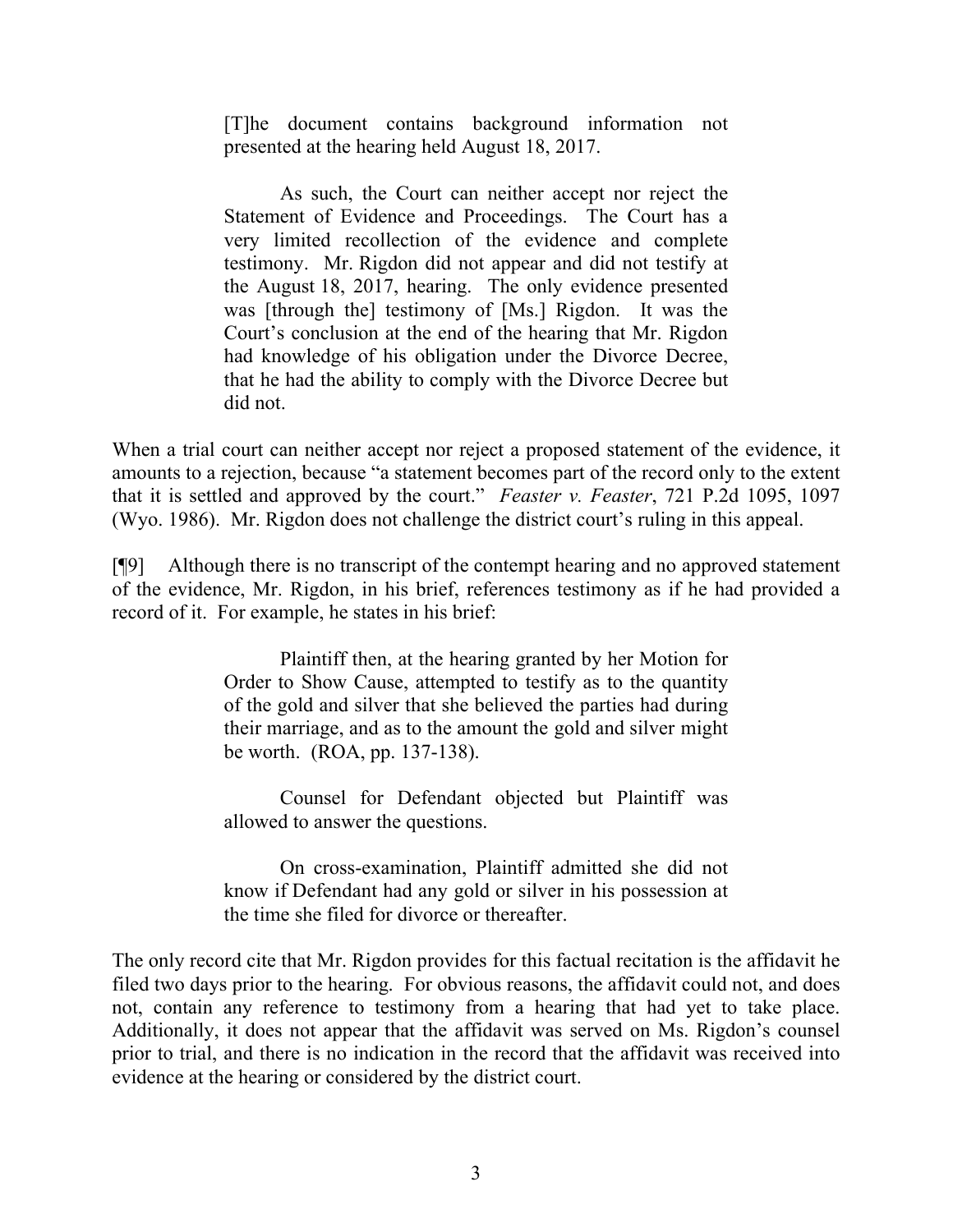[¶10] Mr. Rigdon, also without any record support or citation, discusses factual matters relating to the original divorce decree. He states in his brief:

> At the conclusion of the trial, the District Court ordered counsel for the parties to prepare proposed Decrees. Upon receipt of the proposed Decrees, the Court called counsel for the parties, on a conference call, and asked counsel about the gold and/or silver referenced in Plaintiff's proposed Decree, as the Court had no memory of, nor notes of, gold and silver.

> Counsel for both parties informed the Court that there had been mention of gold and/or silver at trial, and that Defendant agreed that Plaintiff could have whatever there was, to be held for the parties' daughters.

Mr. Rigdon's reference to matters not contained in the record is improper. If he wishes the information to be considered he must provide an adequate record. *Burnett v. Burnett*, 2017 WY 57, ¶ 5, 394 P.3d 480, 482 (Wyo. 2017). He has failed to do that, and we will not consider any evidence referenced for which he has failed to provide an adequate record and citation.

[¶11] In his first issue, Mr. Rigdon asserts that the district court violated principles of *res judicata* by receiving testimony in a contempt hearing on matters previously adjudicated at trial. Specifically, Mr. Rigdon contends that *res judicata* should have barred Ms. Rigdon from testifying at the contempt hearing "as to the quantity of the gold and silver that she believed the parties had during their marriage, and as to the amount the gold and silver might be worth." "The application of *res judicata* is a question of law, subject to *de novo* review." *Graham v. State*, 2011 WY 130, ¶ 8, 261 P.3d 239, 241 (Wyo. 2011) (citing *Moore v. State*, 2009 WY 108, ¶ 20, 215 P.3d 271, 276 (Wyo. 2009)).

[¶12] Mr. Rigdon's assertion is fundamentally flawed, because *res judicata* is not a rule of evidence. "*Res judicata* . . . bars relitigation of previously litigated claims or causes of action." *Slavens v. Board of Cty. Comm'rs*, 854 P.2d 683, 686 (Wyo. 1993) (emphasis omitted). "*Res judicata* generally prevents parties from presenting the same claim in subsequent actions once that claim has been adjudicated." *Rawlinson v. Wallerich*, 2006 WY 52, ¶ 8, 132 P.3d 204, 207 (Wyo. 2006) (quoting *Eklund v. Farmers Ins. Exchange*, 2004 WY 24, ¶ 13, 86 P.3d 259, 263 (Wyo. 2004)). We would review the district court's decision to allow Ms. Rigdon's testimony on the amount and value of the gold for an abuse of discretion. *CL v. ML*, 2015 WY 80, ¶ 15, 351 P.3d 272, 277 (Wyo. 2015). However, Mr. Rigdon does not contend that the district court's evidentiary decision was an abuse of discretion, and he has failed to provide a record of the hearing. To the extent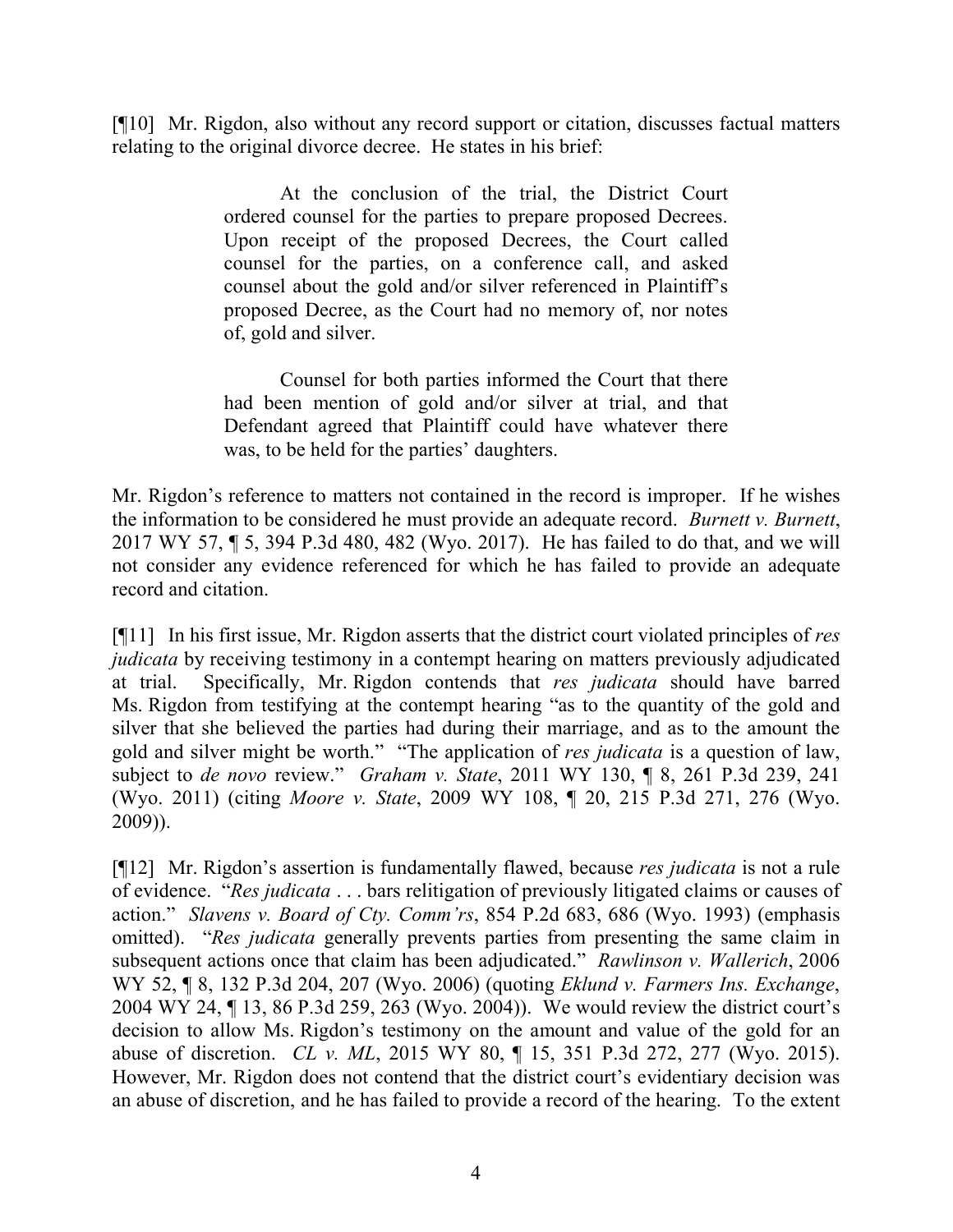his argument raises a challenge to an evidentiary ruling, we will not consider it further.

[¶13] Further, even if *res judicata* principles applied here, Mr. Rigdon's argument is without merit.

> In determining whether the doctrine of *res judicata* applies, we examine four factors: (1) identity in parties; (2) identity in subject matter; (3) the issues are the same and relate to the subject matter; and (4) the capacities of the persons are identical in reference to both the subject matter and the issues between them.

*Moore*, ¶ 20, 215 P.3d at 276 (quoting *Lacey v. State*, 2003 WY 148, ¶ 11, 79 P.3d 493, 495 (Wyo. 2003)). We need discuss only the third factor. The issues and subject matter in the divorce proceeding and the contempt hearing were not identical. Issues at the divorce trial included whether to grant the divorce, custody of the children, and division of the parties' assets and debts. The issue at the contempt hearing was whether Mr. Rigdon had complied with the divorce decree. The enforcement action brought by Ms. Rigdon was not barred by *res judicata*. To the contrary, it was an action specifically authorized in the divorce decree: "This Decree may be enforced by actions and proceedings for direct and indirect Contempt of Court."

[¶14] In his second issue, Mr. Rigdon asserts that the district court abused its discretion when it found Mr. Rigdon in contempt. Our standard of review is as follows:

> This Court does not interfere with an order holding a party in civil contempt of court in a domestic relations case "absent a serious procedural error, a violation of a principle of law, or a clear and grave abuse of discretion." *Roberts v. Locke*, 2013 WY 73, ¶ 14, 304 P.3d 116, 120 (Wyo. 2013). *See also Munoz v. Munoz*, 2002 WY 4, ¶ 6, 39 P.3d 390, 392 (Wyo. 2002); *Olsen v. Olsen*, 2013 WY 115, ¶ 33, 310 P.3d 888, 896 (Wyo. 2013). In reviewing the exercise of a district court's broad discretion under its contempt powers, we must determine whether the court reasonably could have concluded as it did. *Roberts*, ¶ 14, 304 P.3d at 120, citing *Stephens v. Lavitt*, 2010 WY 129, ¶ 18, 239 P.3d 634, 639 (Wyo. 2010).

*Waterbury v. Waterbury*, 2017 WY 11, ¶ 7, 388 P.3d 532, 534−35 (Wyo. 2017) (quoting *Shindell v. Shindell*, 2014 WY 51, ¶ 7, 322 P.3d 1270, 1273 (Wyo. 2014)).

[¶15] As previously indicated, there is no transcript of the hearing. "The appellant bears the responsibility of bringing forth a sufficient record for the Court's review. When he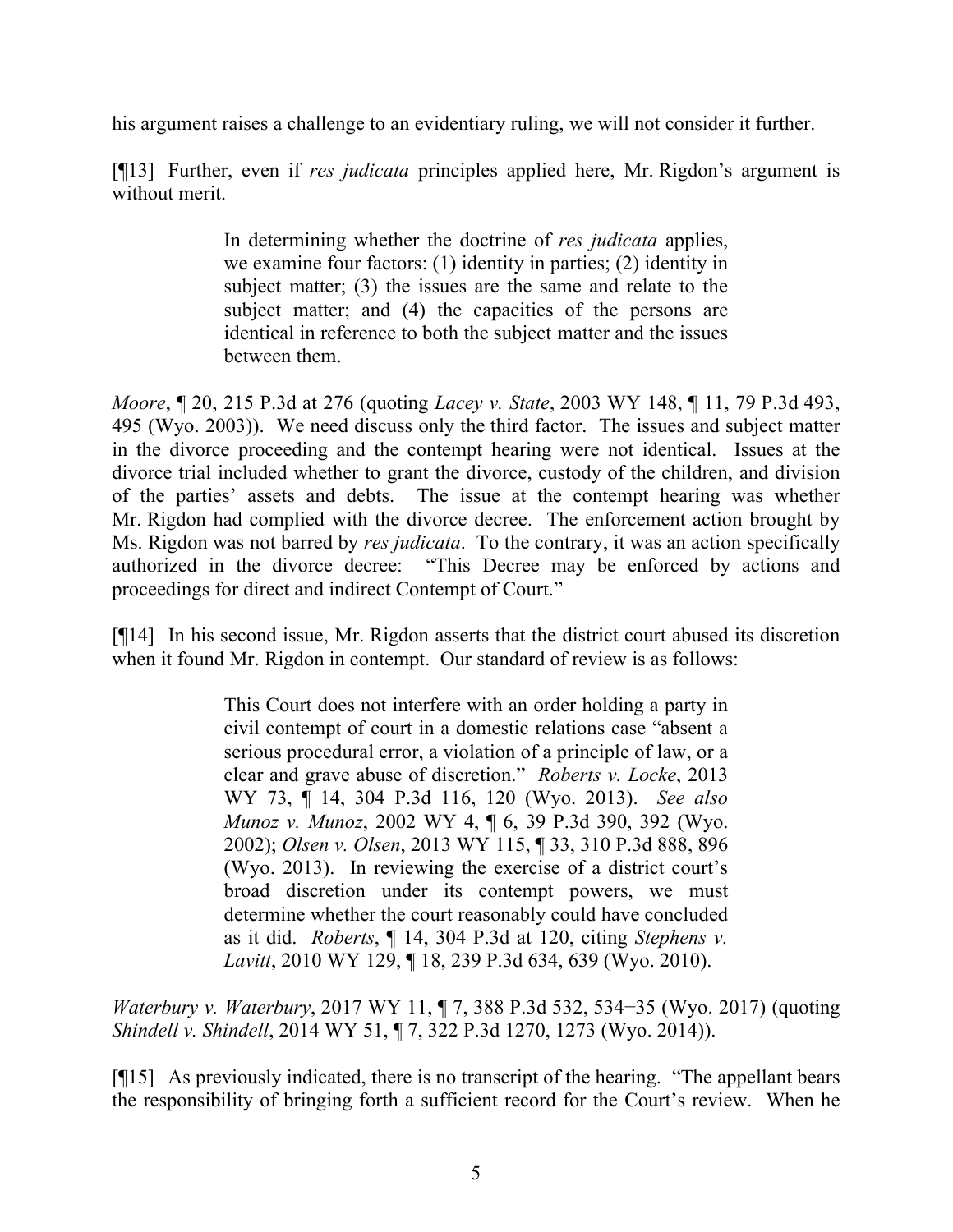does not, we assume that the district court's orders and rulings were correct, and summarily affirm the district court's decision." *Burnett*, ¶ 5, 394 P.3d at 482 (internal citation omitted). Following the hearing, the district court found as follows:

> Paragraph 7(b)(i) of the parties' *Decree of Divorce* ordered [Mr. Rigdon] to ship to [Ms. Rigdon] all the investment gold and/or silver presently in [his] possession. . . . [Ms. Rigdon] testified that over a period of 8-12 months [she] personally picked up mailings of a quantity of gold and silver, some of said shipments/packages [she] opened and saw, and some of which [she] did not open. [Ms. Rigdon's] testimony is credible. [Mr. Rigdon] has never appeared before this Court to be examined or cross-examined regarding the gold and/or silver. [Mr. Rigdon] is in contempt of this Court for failing to turn over any and all investment gold and/or silver to [Ms. Rigdon].

We must assume that the district court's findings and rulings are correct, and summarily affirm them.

[¶16] There is one final matter. W.R.A.P. 10.05(b) provides that, "[i]f the court certifies, whether in the opinion or upon motion, there was no reasonable cause for the appeal, a reasonable amount for attorneys' fees and damages to the appellee shall be fixed by the appellate court and taxed as part of the costs in the case."

> We are generally reluctant to order sanctions under this rule. *Grynberg v. L & R Exploration Venture*, 2011 WY 134, ¶ 30, 261 P.3d 731, 739 (Wyo. 2011); *Amen, Inc. v. Barnard*, 938 P.2d 855, 858 (Wyo. 1997). We do so, however, where an appeal lacks cogent argument, where there is an absence of pertinent authority to support the claims of error, or when there is a failure to cite to the record adequately. *Basolo* [*v. Gose*], 994 P.2d [968,] 970 [(Wyo. 2000)].

*Burnett*, ¶ 9, 394 P.3d at 483.

[¶17] Mr. Rigdon has failed to provide an adequate record for meaningful review and has improperly cited to evidence that does not appear in the record. The divorce decree specifically authorizes the type of action brought by Ms. Rigdon, and he has presented no legal authority suggesting that the action is barred by *res judicata* or that the district court improperly received evidence from Ms. Rigdon concerning his failure to comply with the decree. He points to no evidence in the record that would support his claim that he has not violated the decree. We therefore certify that there was no reasonable cause for this